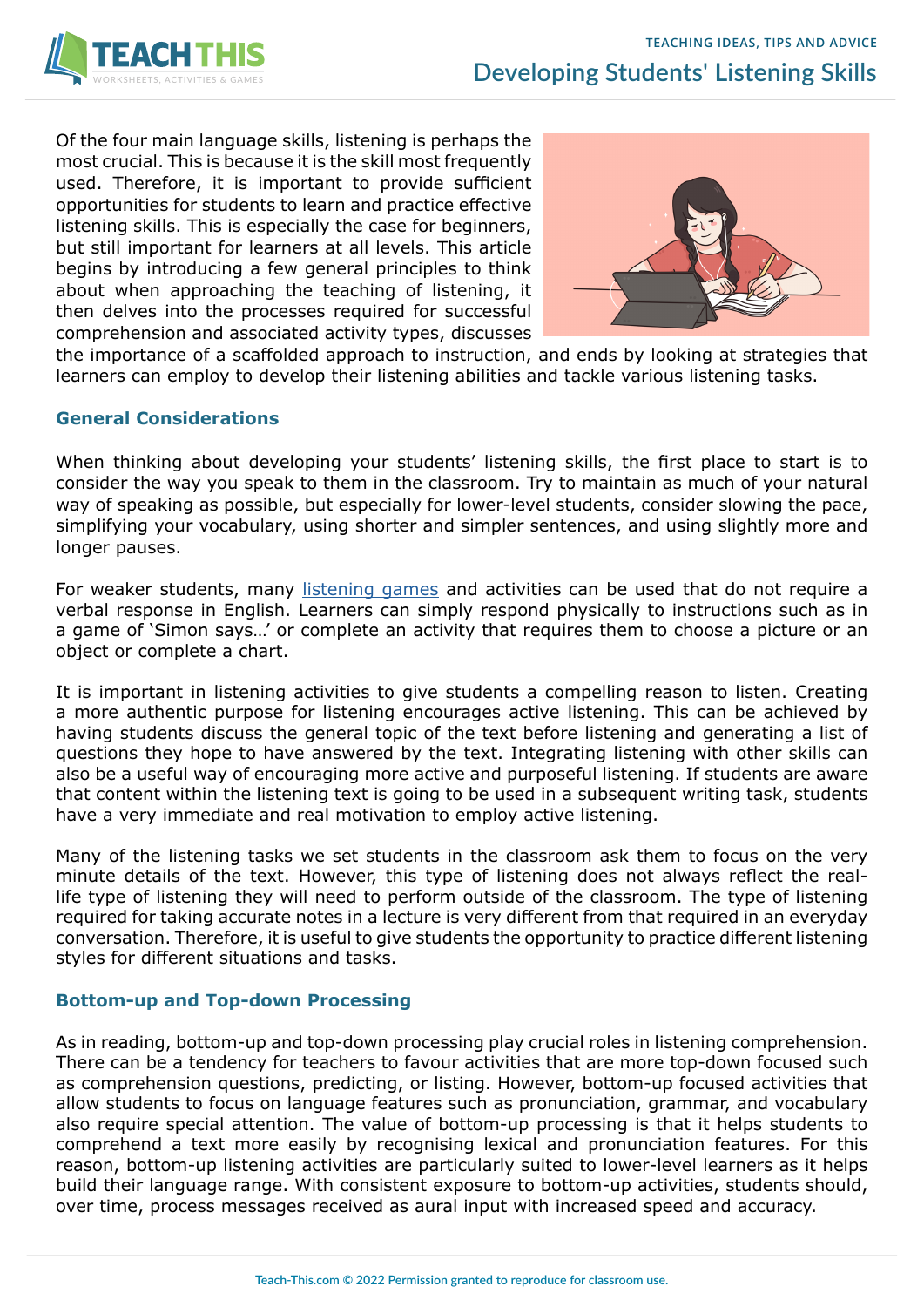

Activity types that help improve bottom-up processing include identifying individual sounds and stressed words and syllables, distinguishing between thought groups, paying attention to grammar forms and functions, and recognising linking words and phrases.

Top-down processing relies on activating the prior knowledge and experience that students bring to the task as a way of utilising the informational input derived from bottom-up processing. To extract meaning from a text, students match what they know about the topic in terms of the context, speakers, subjects, and the wider world to the comprehensible input they receive.

Listening activity types that help improve top-down processing include listening for macro features such as the gist, central topic, and main ideas, listening for specific details, ordering key ideas, and making predictions and inferences.

### **Teach Listening with a Scaffolded Approach**

Listening can present a particular challenge for language learners because of the linguistic and cognitive processing it requires and because unlike a reading text, students do not have the convenience of skimming and scanning through the content. Consequently, many learners, particularly weaker ones, find listening intimidating and approach listening tasks with a lack of confidence.

Therefore, to help students tackle listening tasks with more confidence, a scaffolded approach is recommended. Scaffolding is the use of a variety of instructional techniques designed to move students toward a better understanding and greater independence in the learning process. For listening, this might include exposing students initially to more simple listening texts before gradually increasing the complexity of texts as the course progresses. It may also involve the teacher describing or illustrating a concept or process in several ways to ensure understanding. Students could also be exposed, in the first few classes, to the types of listening tasks they will encounter in the course. A scaffolding technique teachers often use in lessons is to preview key or difficult vocabulary before tackling a listening task. Scaffolding should also involve teachers making the purpose of a listening activity clear, providing simple and easy-to-follow directions, and ensuring that learners are aware of the learning goals they are expected to achieve. Students should also be helped to understand how the current lesson builds on the knowledge and skills covered in previous lessons.

Every listening lesson should begin with a pre-listening stage in which students are properly prepared to engage in the task. In most cases, pre-teaching vocabulary is crucial to this stage. In addition, students should be familiarised with who is speaking and what the context of the listening is. Knowing that the text is an academic lecture will set up different expectations in the learners' minds versus knowing that it is a telephone conversation between a customer and a travel agent.

Before the first listening, set a clear task for students to perform. For example, if listening to an academic lecture, have the students take note of any language that introduces a main idea or examples that illustrate a point. This helps students make valid predictions about the language and information they will hear and gives them a clear purpose for listening.

Simply playing an audio track one time from beginning to end does not serve students well. A better approach is to provide multiple opportunities to listen and to bring focus to particular sections or features of the text. It may be useful to, as a first listening, to play the audio all the way through from the beginning and focus on general and gist level questions. During a second listening, questions can focus on more specific details. Depending on the aim of the lesson, a follow-up could be to focus on specific sections to draw attention to language features such as keywords or the use of signposting language.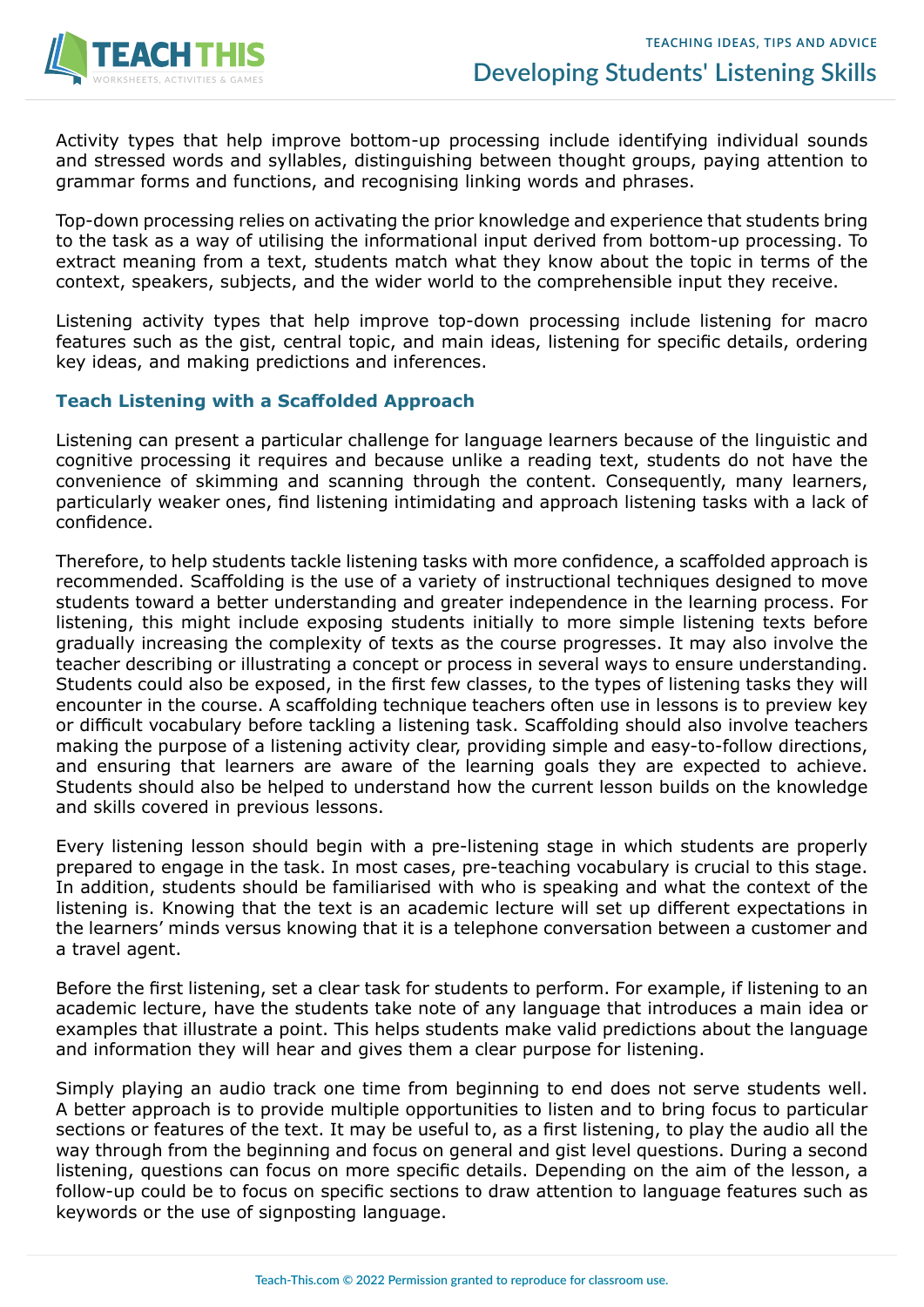

Many listening activities simply ask students to test their comprehension of specific detail in the text such as a date or a name. However, this ignores much of what else students can gather from a listening. It might be of more value to engage students in tasks that require them to pay attention to the context, or the emotions and motivations of the speaker. "What did the professor say was the most serious effect of global warming?" involves a lower level of processing than a question such as "Why did the teacher stress or emphasise the word 'serious'? Context-related questions allow students to delve into deeper layers of meaning than standard comprehension questions allow.

#### **Listening Strategies**

English language learners who exhibit a high level of listening proficiency can be distinguished by the strategies they employ. Strategies can simply be thought of as the ways a listener approaches and manages a listening task.

Listening strategies can be classified into two simple categories. The first of these is cognitive strategies which involve understanding messages and processing associated input so that it can be stored and retrieved in memory. The second is meta-cognitive strategies which involve conscious or subconscious thinking about selecting and applying cognitive strategies. This may include evaluating the requirements of the task, monitoring how effectively one is completing the task, self-evaluating performance post-task, and self-testing to assess the effectiveness of one's strategy use.

Teachers can provide opportunities in the classroom for students to practice and develop metacognitive strategies for listening. The first of these is planning. This is important as it helps students become more independent learners. Planning encourages students to set learning objectives and figure out ways to meet them. These objectives can focus on two broad areas – general listening development and specific listening tasks. General listening development objectives could be as simple as expanding topic vocabulary range or increasing exposure to different genres of listening texts. Specific learning task objectives might include previewing the topic through discussion, brainstorming, or paying attention to signposting language during a listening.

For the second meta-cognitive strategy, monitoring, teachers can provide opportunities for students to gauge their learning progress. In terms of general listening development, students can be encouraged to reflect on their progress against certain criteria such as descriptors for proficiency scales (CEFR or IELTS) or syllabus learning outcomes. Students can also be helped to set personal learning objectives against which to measure progress. Monitoring can also be employed by students during the completion of a listening task by checking their understanding while listening or trying to determine the source of a specific comprehension difficulty, which may be something like unfamiliarity with the topic vocabulary.

A final meta-cognitive strategy is evaluating the success of meeting a learning objective or completing a learning activity. For general listening development, measuring progress against specific criteria can also be used as an evaluation tool. However, where evaluation brings particular value is in having students try to assess the effectiveness of strategies employed in their learning and practice and reflecting on the appropriateness and utility of personal learning objectives. As for specific learning tasks, evaluating can be particularly useful for students to assess the success of the particular strategies used in completing a task.

In contexts where meta-cognitive strategies have been used, students tend to demonstrate realimprovements in their listening ability. Through the use of meta-cognitive strategies, learners develop a clearer understanding of the requirements and demands of typical listening tasks, develop an increased sense of competence in being able to successfully complete tasks, and develop a set of strategies that allow them to cope with more challenging listening texts.